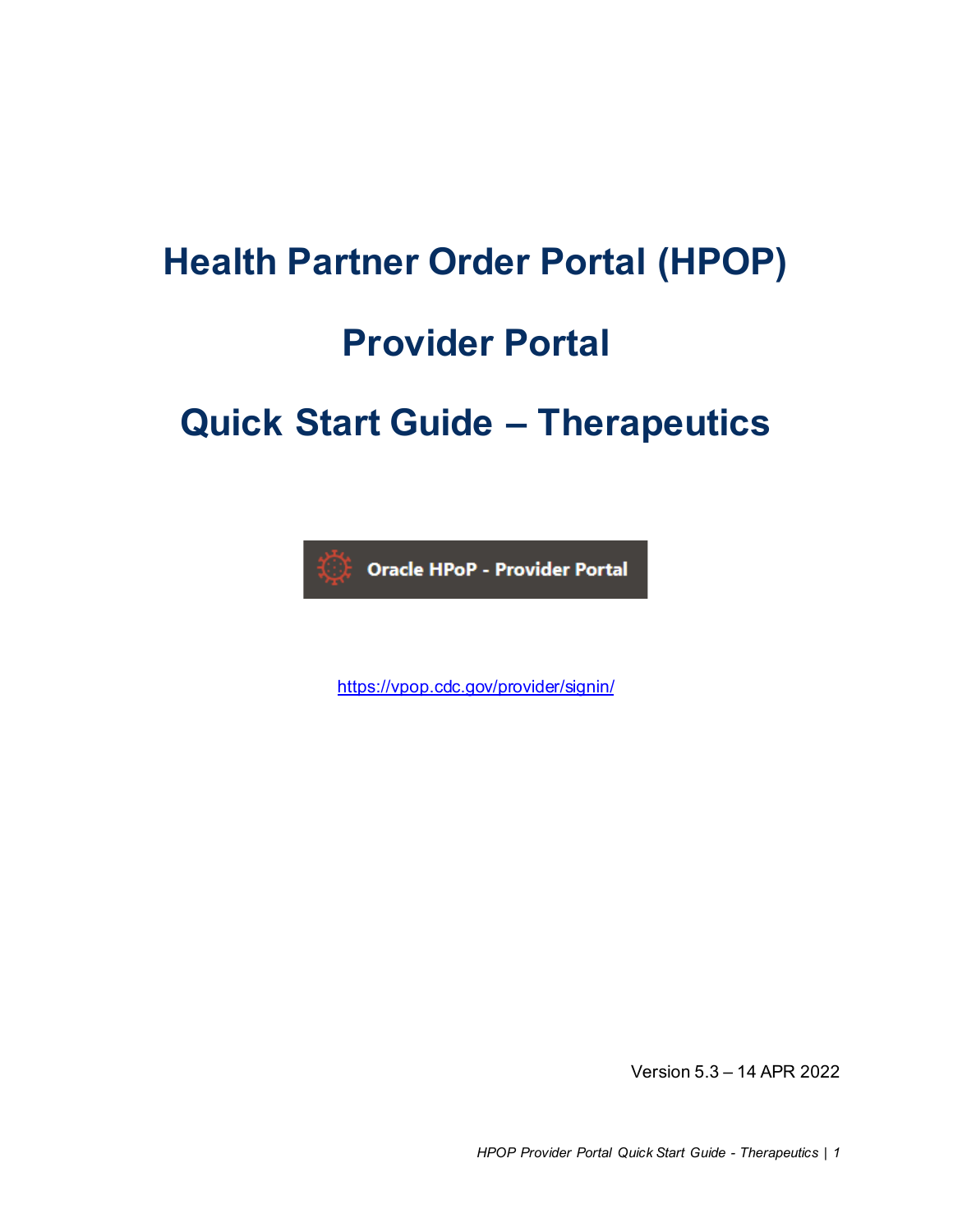# **Table of Contents**

| Appendix A: HPOP Program Codes and Location and Provider Types  12 |
|--------------------------------------------------------------------|
|                                                                    |
|                                                                    |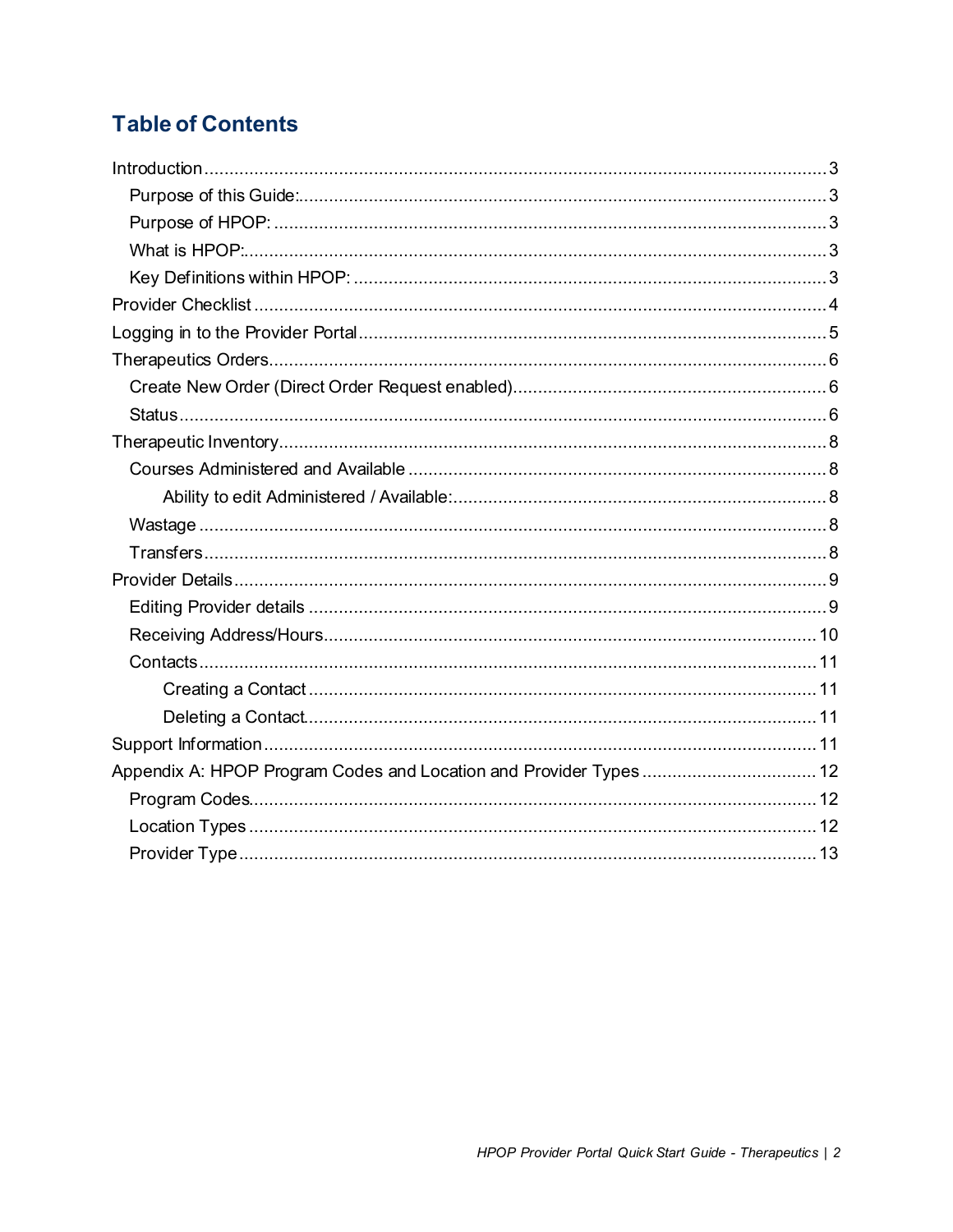## <span id="page-2-0"></span>**Introduction**

#### <span id="page-2-1"></span>**Purpose of this Guide:**

This Quick Start Guide provides an overview of the therapeutics module of the Health Partner Order Portal (HPOP) Provider Portal for use by clinics and pharmacies that have been identified by a Central Partner organization as providers of therapeutics to patients.

For more detailed information about topics introduced in this guide, see the main documentation page at [https://docs.oracle.com/en/industries/health-sciences/vpop-partner/index.html.](https://docs.oracle.com/en/industries/health-sciences/vpop-partner/index.html)

#### <span id="page-2-2"></span>**Purpose of HPOP:**

Health and Human Services developed HPOP to support their mission to order and distribute effective COVID-19 vaccines, therapeutics, and diagnostics on accelerated timelines.

#### <span id="page-2-3"></span>**What is HPOP:**

HPOP is a web-based tool for **managing**, **monitoring,** and **reporting** key metrics associated with the **distribution and administration** of vaccines, therapeutics, and diagnostics.

Within HPOP there are three types of entities:

**Central Partners** manage the allocation, distribution, and inventory within their area of responsibility. Central Partners include jurisdictions (states and territories), federal agencies (e.g., DOD, DOS, FEMA), and large healthcare/pharmacy organizations (e.g., CVS, Walgreens, etc.). Central Partner Contacts (described below) have access to the Central Partner portal and can create and manage Providers.

**Providers** are the organizations that administer therapeutics to patients and customers. Providers include individual stores within a pharmacy chain (e.g., Walgreens store #1234) and organizations such as hospitals, clinics, doctors' offices, dialysis centers, and local pharmacies. Provider contacts have access to the Provider Portal for management of inventory and information including addresses, licensing, and operating hours.

**Contacts** (users) represent Central Partners or Providers who interact with HPOP on behalf of that organization or government entity. Contacts who are affiliated with a Central Partner have access to the Central Partner Portal, while Contacts who are affiliated with a Provider have access to the Provider Portal.

#### <span id="page-2-4"></span>**Key Definitions within HPOP:**

**Threshold:** The term Threshold is used in the HPOP therapeutics module to describe the maximum quantity of each therapeutic product that is available to each Central Partner to distribute to their Providers.

**Apportionment:** The term Apportionment is used in the HPOP therapeutics module to describe the process by which the Central Partner suballocates an amount of its therapeutic threshold to a Provider.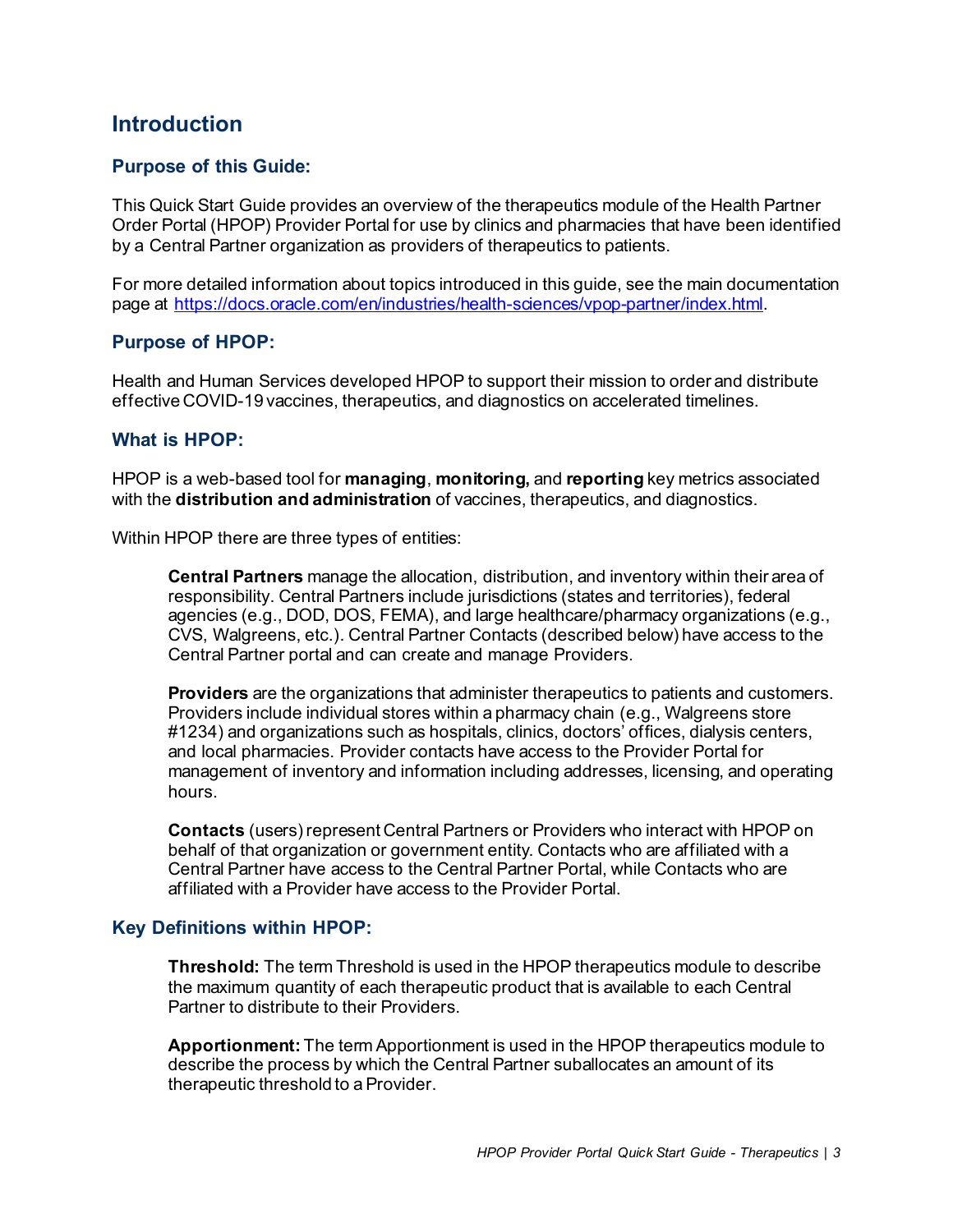**Central Partner Portal:** Interface for Central Partners to control the therapeutic allocation process from Central Partners to their Providers. Central Partners can add and manage Providers within the Portal and apportion the therapeutic threshold they receive from the Federal government to their Providers.

**Provider Portal:** Interface for Providers to manage inventory and information including addresses, licensing information, and delivery instructions.

**Direct Order Request:** The process by which the Provider requests therapeutics from the Central Partner in HPOP. This is only a requested order and the Central Partner must review and approve the order request before the therapeutic will be processed and distributed to the Provider.

**State PINs**: Each Provider must be assigned a PIN by their Central Partner before they can receive therapeutics. This PIN is a combination of the Central Partner's Grantee Code and a six-digit value assigned by the Central Partner. For example, a state PIN for a Provider under the Florida Central Partner may be FLA123456.

**Provider Types**: Each Provider must be designated one of the types of primary function (e.g., hospital, pharmacy, health center – community, etc.). Types of providers that can be designated are listed in [Appendix A](#page-11-1) and can be found under Documentation in the HPOP Application.

**Location Types**: For each Provider, there must be one or more designated types of services offered at the location. Types for locations that can be designated are listed in [Appendix A.](#page-12-1)

**Non-Public Provider:** This type of Provider is not part of the distribution system to the general public and will not be included in the public website that shows the American people where they can find a therapeutic.

# <span id="page-3-0"></span>**Provider Checklist**

Prior to receiving therapeutics, Providers must accomplish these items regarding system setup. Documentation for additional features of the HPOP therapeutics module not covered by this guide can be found after you log in, by clicking "Help" then "Documentation" at the top right of the screen.

| Item                                                                  | Reference on how to complete the task    |
|-----------------------------------------------------------------------|------------------------------------------|
| Log in to Provider Portal<br>Sign the attestation statement           | <b>Logging in to the Provider Portal</b> |
| Update/validate your address/hours<br>2.                              | <b>Receiving Address/Hours</b>           |
| Update/validate your license information<br>3.<br>and expiration date | <b>Provider Details</b>                  |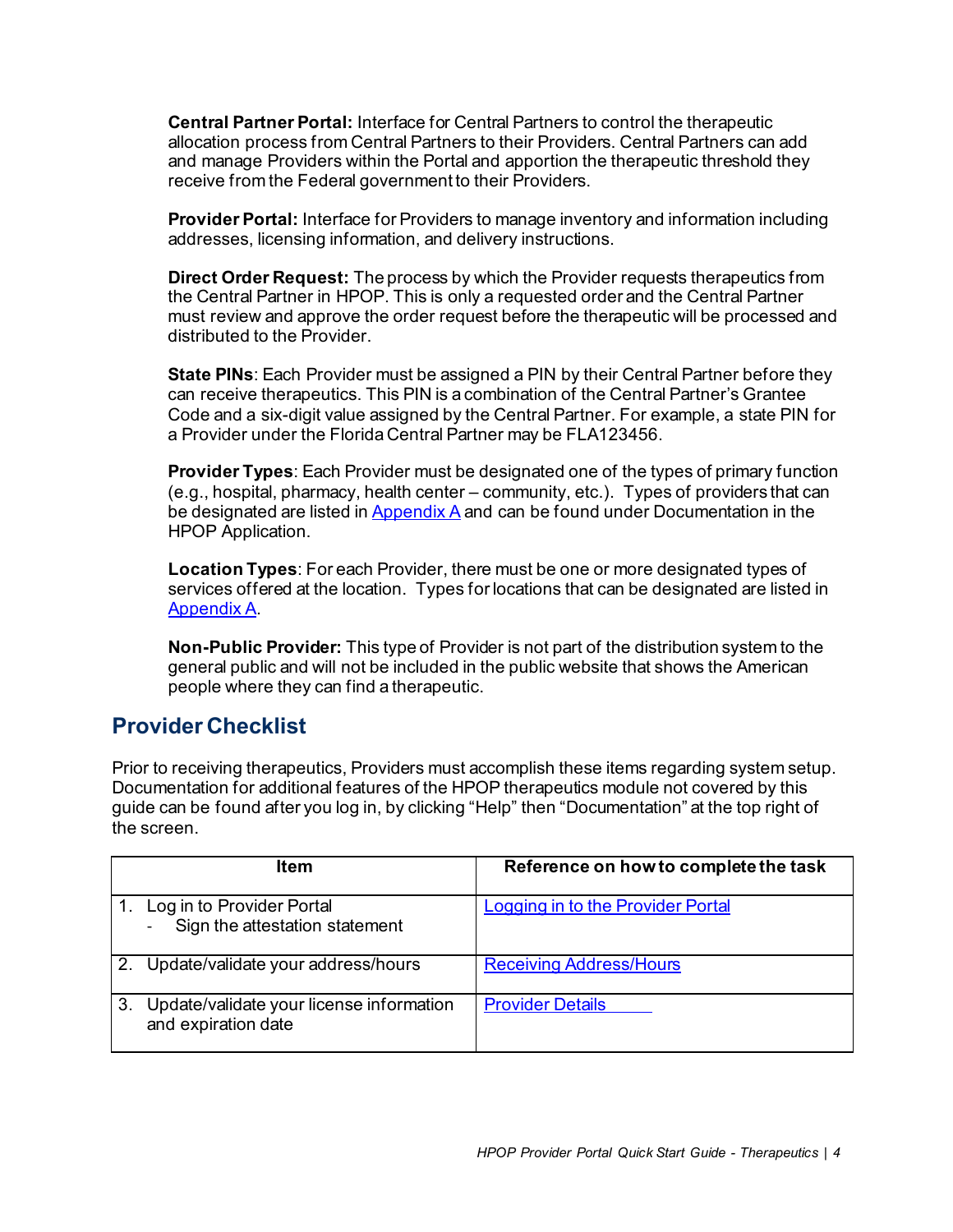# <span id="page-4-0"></span>**Logging in to the Provider Portal**

After the Central Partner Contact creates a Provider Contact, the Provider Contact will receive a registration email from vpop-no-reply@cdc.gov. In that email will be a registration link that will expire after 72 hours. After opening the registration link, you will be taken to a screen to set your password and configure your two-factor authentication.

1. Set your password:



2. Configure your two-factor authentication:

| <b>Two-Factor Authentication (TFA)</b><br>Welcome to the HPoP Partner Portal. On this first visit, you will need to configure TFA. In the future, you<br>will only need to enter the code when authenticating.                                      | Download Google Authenticator<br>to your smart phone:                                           |
|-----------------------------------------------------------------------------------------------------------------------------------------------------------------------------------------------------------------------------------------------------|-------------------------------------------------------------------------------------------------|
| 1. Install Google Authenticator or Microsoft Authenticator on your personal cell phone via the app store.<br>2. Use Google Authenticator or Microsoft Authenticator to add a new account (+) and scan the QR<br>code/barcode below with the camera. | Scan barcode in App<br>Type the code that is<br>generated into the box<br><b>Click Continue</b> |
| 3. Enter the 6 digit code provided by Google Authenticator or Microsoft Authenticator into the field below<br>and click Continue.<br><b>Continue</b><br>Switch to Email<br>Watch video on Google Authenticator                                      | Alternatively, use Email<br>Click the "Switch to Email"                                         |

- 3. If you run into errors, contact the help desk at cars helpdesk@cdc.gov.
- 4. After completing password and two-factor authentication setup, you will be presented with a screen to agree to an attestation statement regarding the therapeutics program. You will be unable to continue logging in to the system until you agree to the attestation statement.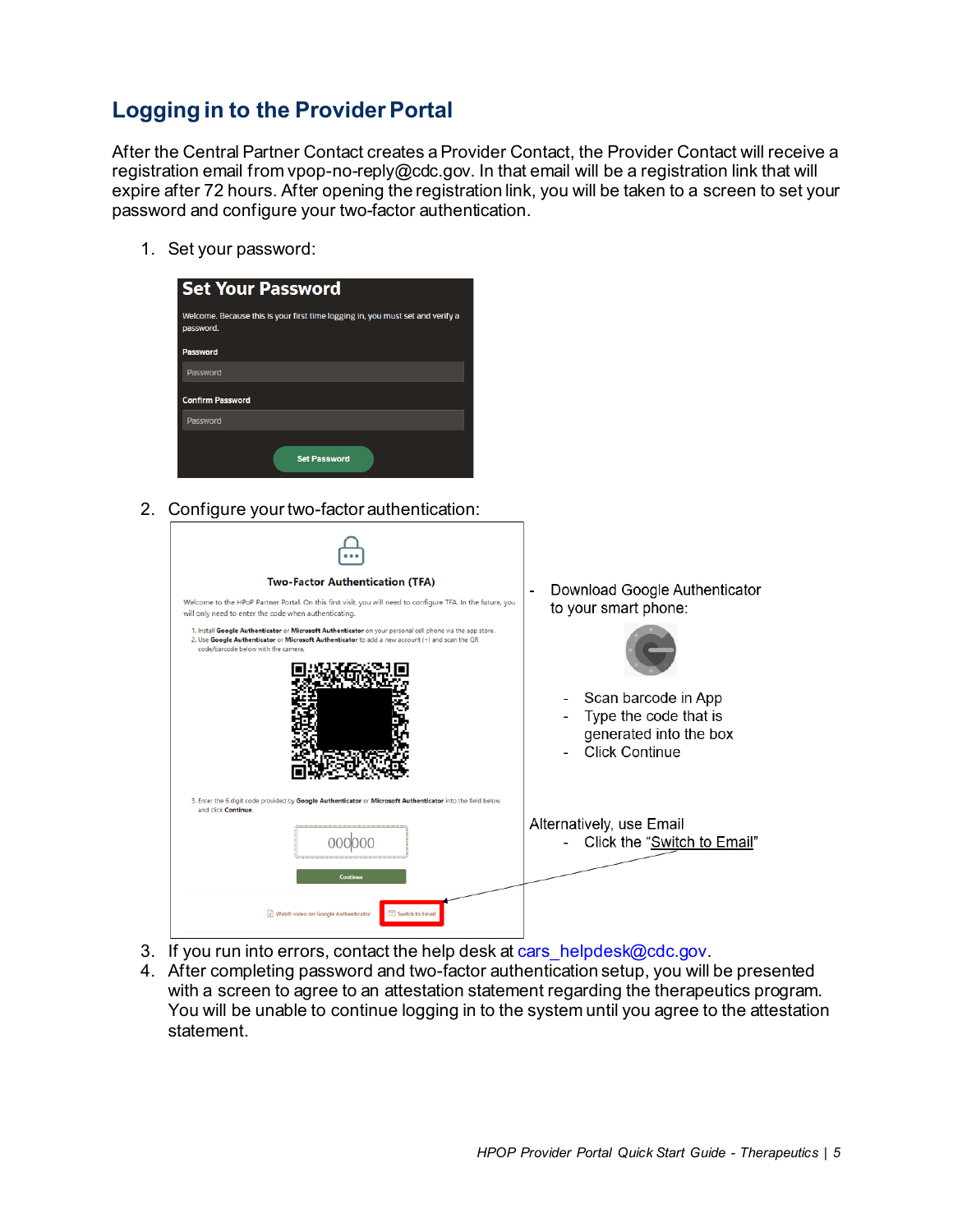# <span id="page-5-0"></span>**Therapeutics Orders**

## <span id="page-5-1"></span>**Create New Order (Direct Order Request enabled)**

Note: The Create Order or Create External Order button will only be displayed in the Therapeutic Orders section of the portal when the Central or External Partner, respectively, has given therapeutic ordering permission to the provider. A created order request does not guarantee that an order will be distributed to the provider. It must first be reviewed and approved by the associated Partner.

- 1. Under Therapeutic Orders, select either the green "Create Order" or black "Create External Order button.
- 2. The Therapeutics the partner can order for the provider are shown.
- 3. Select one of the therapeutics. Select a quantity.
- 4. Review and confirm, then submit; or select "Add another therapeutic" and continue.
- 5. When satisfied with the order request, select Submit. The requested order now appears under Therapeutic Orders along with the status (see Status table below).

*Figure 1: Therapeutic Direct Order Request has been enabled for the provider*

| <b>Oracle HPoP - Provider Portal</b>                            |                             | Partner: HPOP Validation Jurisdiction Partner | Demo Site 001                                                     | ◯ Help $∼$<br>$\heartsuit$ Feedback | Я steven.griffiths@hhs.gov ∨     |
|-----------------------------------------------------------------|-----------------------------|-----------------------------------------------|-------------------------------------------------------------------|-------------------------------------|----------------------------------|
| <b>Demo Site 001 : Therapeutic</b>                              |                             |                                               |                                                                   |                                     |                                  |
| Show All Receiving Address / Hours Contacts External Partners   |                             |                                               | Therapeutics News Therapeutic Orders Therapeutic Inventory        |                                     |                                  |
| <b>Therapeutic Orders</b><br>v                                  |                             | <b>Create Order</b>                           | <b>Provider Details</b>                                           | Receiving Address / Hours           | <b>Support Information</b>       |
| TX-HHX-186238 (04/13/2022 08:28)<br><b>Total Order Lines: 2</b> |                             | SUBMITTED                                     | <b>Provider Details</b>                                           |                                     |                                  |
| TX-HHX-173838 (03/31/2022 13:12)<br><b>Total Order Lines: 1</b> |                             | CANCELLED                                     | Name<br>Demo Site 001                                             |                                     |                                  |
| TX-HHX-173819 (03/31/2022 12:28)<br><b>Total Order Lines: 2</b> |                             | TRANSMITTED                                   | <b>Federal PIN</b><br><b>State PIN</b>                            | National Provider Identifier (NPI)  |                                  |
| TX-HHX-173806 (03/31/2022 12:17)<br><b>Total Order Lines: 2</b> |                             | CANCELLED                                     | HHX123456                                                         |                                     |                                  |
| Therapeutic Inventory                                           |                             |                                               | Provider Type<br>[18] Pharmacy - independent                      |                                     |                                  |
| <b>Courses Administered and Available (since last reported)</b> | Wastage                     | <b>Transfers</b>                              | <b>Alternative Vaccine ID</b>                                     | <b>Alternative Therapeutic ID</b>   | <b>Non-Public Provider</b><br>No |
| <b>Courses Administered and Available (since last reported)</b> |                             | <b>Save Therapeutic Courses</b>               | Modules<br>Vaccine<br>✓                                           | <b>Therapeutic</b><br>Diagnostic    |                                  |
| <b>Therapeutic</b>                                              | <b>Courses Administered</b> | <b>Courses Available</b><br><b>Hist</b>       | <b>Therapeutic Categories</b>                                     |                                     |                                  |
| Bebtelovimab (0002-7589-01)                                     |                             |                                               | <b>Monoclonal Antibody</b>                                        | <b>Monoclonal Antibody Special</b>  | Antiviral                        |
| Evusheld (0310-7442-02)                                         |                             |                                               |                                                                   |                                     |                                  |
| Lagevrio (molnupiravir) (0006-5055-06)                          |                             |                                               | <b>License Expiration Date</b><br>License<br>03/31/2025<br>123456 |                                     |                                  |
|                                                                 |                             |                                               |                                                                   |                                     |                                  |

#### <span id="page-5-2"></span>**Status**

This section shows history and status of all orders for the Provider. Clicking on the order name will present information about the order including the therapeutic type and quantity. Under apportionment, Providers are not able to submit an order. The orders are generated by the Partner, and if you want to receive a therapeutic you will need to contact the Central Partner outside of HPOP.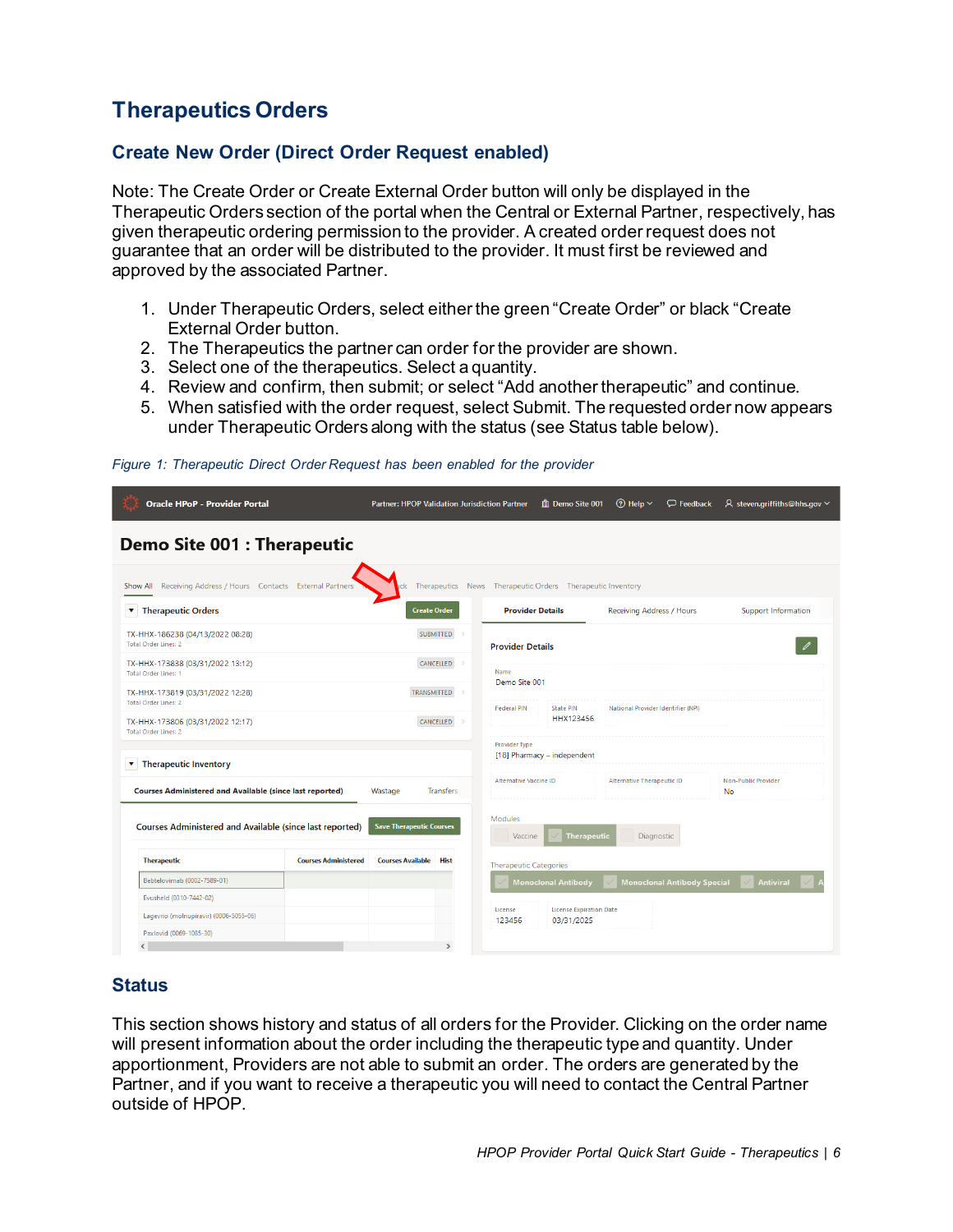#### *Table 1: Order Status Codes*

|                        | <b>Who Order Status</b>     | <b>Description</b>                                                                                                                                                                                                                                                                                                     | <b>Notes</b>                                                                                                                                                                                                                                                                      |
|------------------------|-----------------------------|------------------------------------------------------------------------------------------------------------------------------------------------------------------------------------------------------------------------------------------------------------------------------------------------------------------------|-----------------------------------------------------------------------------------------------------------------------------------------------------------------------------------------------------------------------------------------------------------------------------------|
|                        | <b>Message</b><br>Submitted | Order initially placed for a                                                                                                                                                                                                                                                                                           | Only applies when doing Direct Order                                                                                                                                                                                                                                              |
|                        |                             | Provider.                                                                                                                                                                                                                                                                                                              | Requests rather than Apportionment.                                                                                                                                                                                                                                               |
|                        | Processing                  | Order currently being<br>reviewed by a user within the<br><b>Central Partner Portal.</b>                                                                                                                                                                                                                               |                                                                                                                                                                                                                                                                                   |
| <b>Central Partner</b> | Completed                   | Order completed within the<br><b>Central Partner Portal that is</b><br>ready for distribution.                                                                                                                                                                                                                         | These orders will be collected by a<br>background process on the hour and<br>placed in On-Hold or Distributed status.                                                                                                                                                             |
|                        | Cancelled                   | Order that was being<br>processed, and then<br>cancelled by users within the<br><b>Central Partner Portal.</b>                                                                                                                                                                                                         |                                                                                                                                                                                                                                                                                   |
| Distributor            | On-Hold                     | Order has been completed<br>but Provider does not have<br>an AmerisourceBergen<br>$(ASD)$ # in the system.<br>Orders are flagged for ASD<br>review. ASD looks at the<br>Provider info and update the<br>ASD Account number in<br>HPOP. After updating ASD<br>number the order will flip to<br>Distributed/Transmitted. | ASD has stated their goal is to complete<br>this process within 24hrs of receiving the<br>"On-Hold" notice. The timeline of this<br>process is not under HPOP's control.                                                                                                          |
|                        | <b>Distributed</b>          | Order that has been<br>completed and combined for<br>each Distributor to pick up                                                                                                                                                                                                                                       | ASD has stated they will download the<br>"Distributed" orders at 0900EST and 1700<br>EST every weekday.                                                                                                                                                                           |
|                        | Transmitted                 | Order that has been<br>downloaded by the<br>Distributor.                                                                                                                                                                                                                                                               | HPOP will update orders with this status<br>to include shipping information when<br>HPOP receives it, but note that this<br>shipping data is only updated once a day.<br>To find out any additional shipping<br>information please contact<br>C19Therapies@AmerisourceBergen.com  |
|                        | Shipped                     | Order that has been shipped<br>from the distributor and the<br>status is "Shipped" in HPOP.<br>Additional updates will follow<br>as available. However, the<br>ASD system should be<br>considered the primary<br>source of information<br>regarding delivery.                                                          | HPOP orders generally ship within 3<br>business days. The status in HPOP will<br>update and the Provider will receive a<br>message regarding the shipment<br>information. To find out any additional<br>shipping information please contact<br>C19Therapies@AmerisourceBergen.com |

*Once an order reaches a status of "Completed," "On-Hold," "Distributed," or "Transmitted" there is nothing additional that a Central Partner or Provider needs to do.*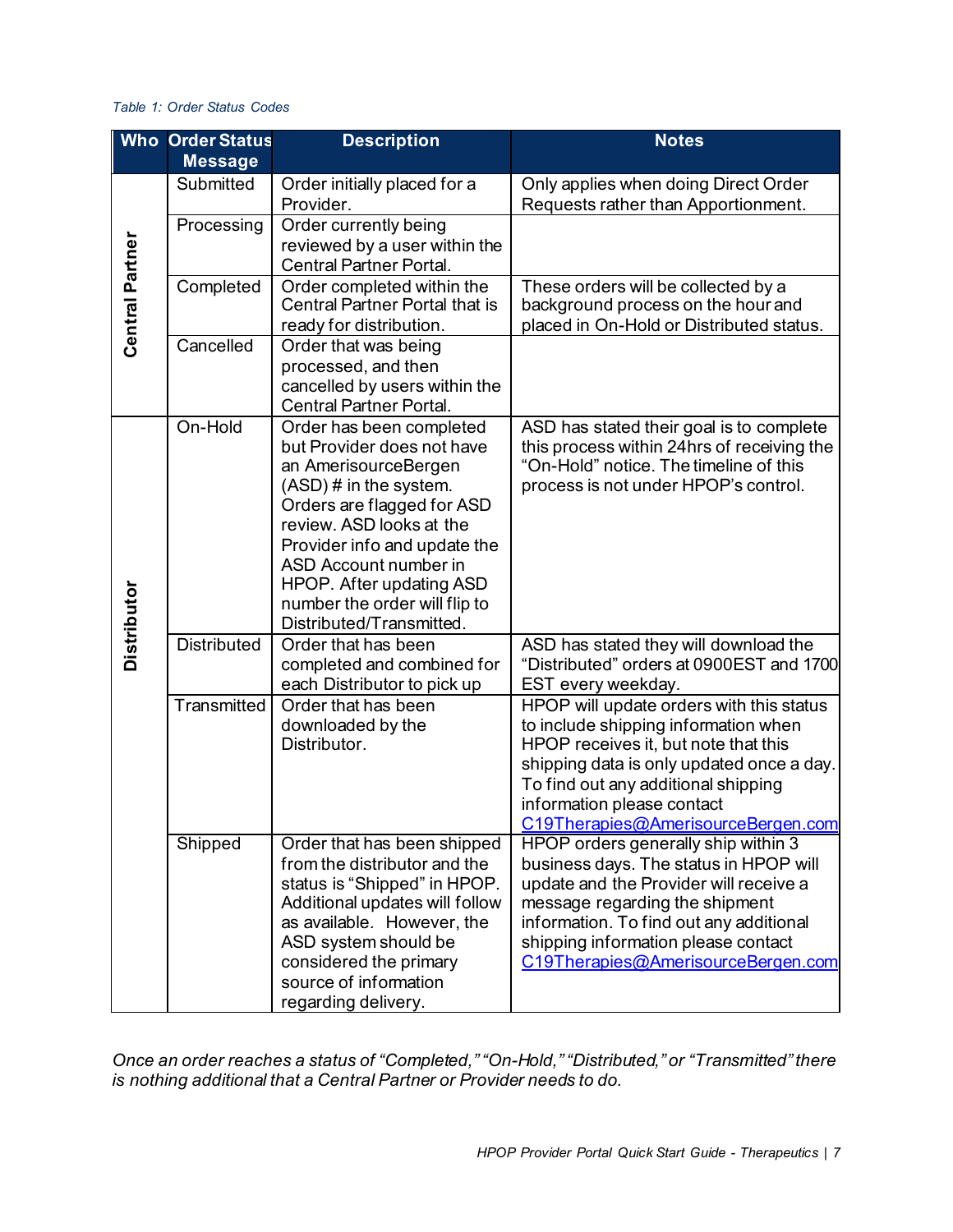# <span id="page-7-0"></span>**Therapeutic Inventory**

This section is composed of three tabs that allow the Provider to update therapeutic inventory information.

## <span id="page-7-1"></span>**Courses Administered and Available**

For each therapeutic type that you have received or dispensed:

- 1. Double-click in the row under Courses Administered and Courses Available.
- 2. Enter total number administered since the last report, click "Save Therapeutic Courses."
- 3. After clicking "Save" you will see a short pop up indicating that the save operation completed successfully.
	- a. Note: After clicking "Save Therapeutic Courses," the columns will still show the data that you entered. These values will remain until the system moves them to the History column, which happens once a day around midnight EST.

#### <span id="page-7-2"></span>*Ability to edit Administered / Available:*

If a person inadvertently enters an incorrect value, or transposes the Administered and Available numbers, they can edit and correct the data entry errors.

#### <span id="page-7-3"></span>**Wastage**

Wastage can now be entered for Therapeutics.

- 1. Click the "Add Wastage" button. The "New Wastage Report" window opens:
- 2. Select the date and reason for the wastage. A description is required if "other" is chosen for the reason.
- 3. Select the "Add Therapeutic" button. The "Line Details" window opens:
- 4. Select the therapeutic to be reports. Enter the number of courses wasted. Lot number and expiration date are optional.
- 5. Select the "Add" button. The "Review & Confirm" window opens:
- 6. Review and edit details. Select "Add another therapeutic" or "Submit" to complete the wastage report.
	- a. Note: Once a wastage report is submitted, the provider's partner has an opportunity to review and accept or reject the wastage report.

#### <span id="page-7-4"></span>**Transfers**

This section is used if a Provider has received a shipment of some therapeutic, and instead of administering or dispensing them at their site, they transferred the therapeutic to another Provider. Using this "Transfer" section **will not automatically ship product** to another Provider: it is a tool to keep track of the location of the therapeutic product.

For each therapeutic product that you have transferred to another Provider:

- 1. Click the Add Transfer button and fill out the required information.
	- a. If the Provider that you shared product with does not appear as an option for the transfer, contact your Central Partner administrator and let them know (See the [Support Information](#page-10-0) section).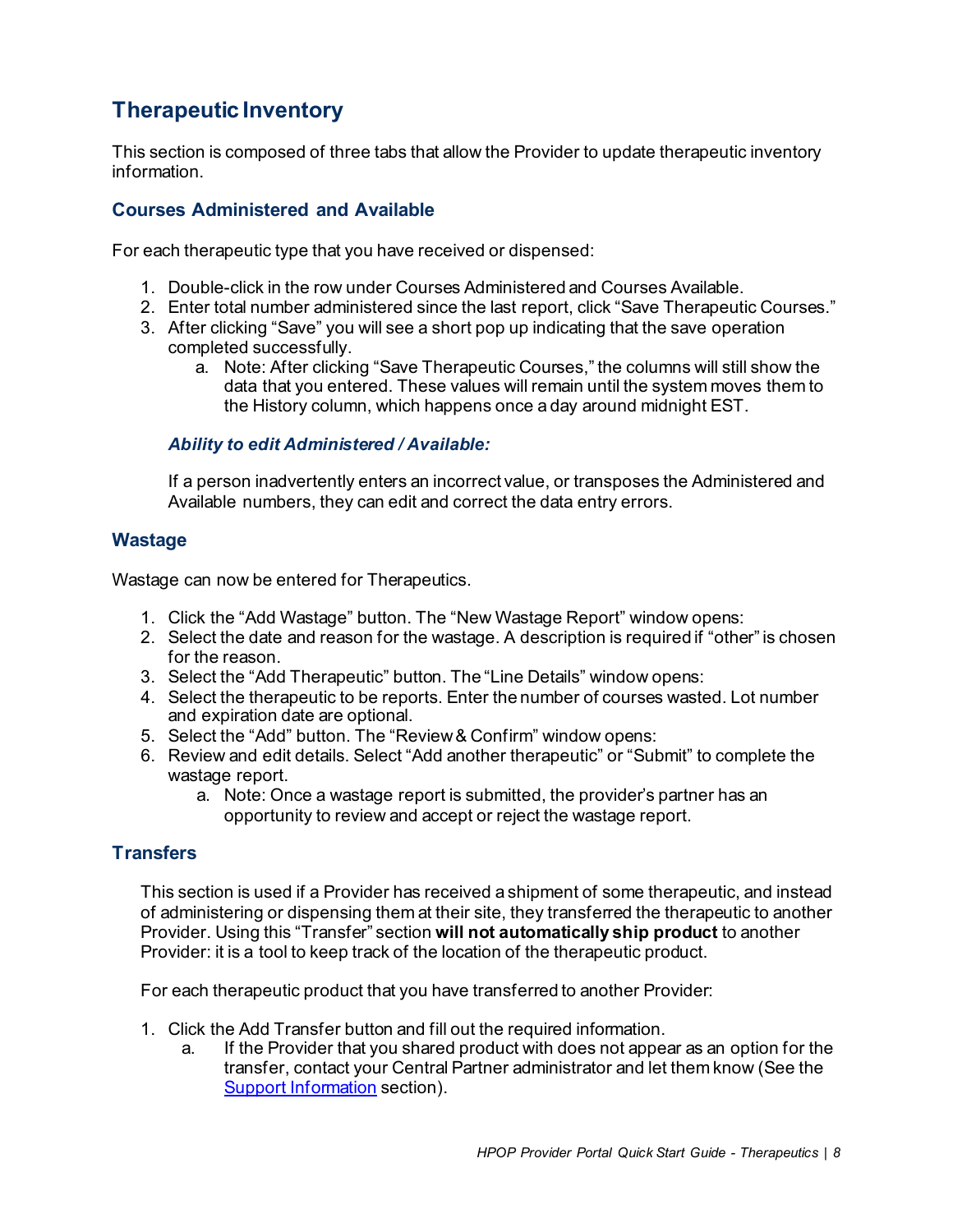# <span id="page-8-0"></span>**Provider Details**

This section contains information associated with the Provider.

## <span id="page-8-1"></span>**Editing Provider details**

- 1. Click the tab named "Provider Details"
- <span id="page-8-2"></span>2. Click the button to edit this information. If the button does not exist, contact your Central Partner to have them edit the information on your behalf or to grant you permission to edit the Provider Details.
	- *Name:* The name of the Provider
	- *Federal PIN:* Not required for therapeutics, only vaccines
	- *State Pin:* This is a combination of the Central Partner's three letter grantee code (issued by the CDC) and the numerical value assigned by the state. For example, the state pin for a Provider under the Florida Central Partner would be something like FLA123456.
	- *Provider Type*: Primary function (e.g., hospital, pharmacy, health center community, etc.).
	- *Alternative ID:* This can be an internal ID that a Central Partner assigns to a Provider. It is not used by HPOP, but it is included in bulk data exported out of HPOP.
	- *Non-Public Provider:* If "Yes", the provider will not show-up on therapeutic locator websites.
	- *Therapeutic Categories:* Lists the categories of therapeutics that can be received by the Provider
	- *License:* Whatever license number is required by the state the Provider resides in. This field must be filled out prior to being able to receive therapeutics.
	- *License Expiration Date:* Expiration date of the license you input above. This field must be filled out prior to being able to receive therapeutics.
	- *Programs:* Indicates the therapeutic programs the partner has added the provider (see Program Codes Table below)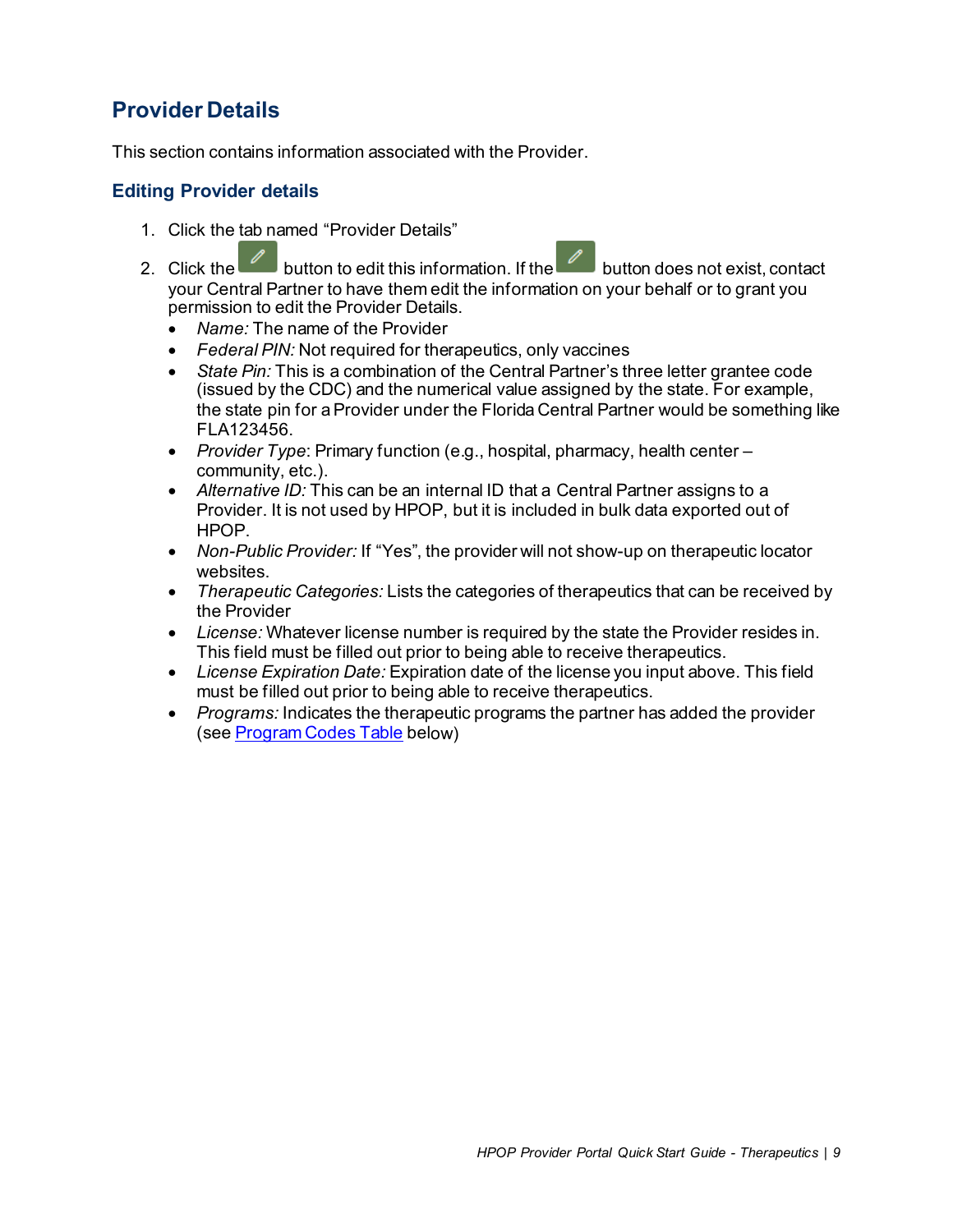## <span id="page-9-0"></span>**Receiving Address/Hours**

A key feature of HPOP is that it maintains a master address list of all Providers shared between all HPOP modules (vaccines, therapeutics and diagnostics). HPOP supports two types of addresses: physical and hub. See below for more information on each type of address.

- 1. Click the tab named "Receiving Address / Hours"
- 2. To assign a new address, click the **button.** If you do not see this button, contact your Central Partner (find your Central Partner's administrator Contact in Support [Information\)](#page-10-0).

To modify an existing address, click the  $\mathbb Z$  Hub or  $\mathbb Z$  Physical

- a. Check the box next to "Therapeutic" at the top.
	- b. Address Types:
		- i. **Hub address**: This type of address should be used if therapeutic products are shipped to a central hub and then distributed to Providers from there.
			- 1. Select "Hub Address" from the drop down. Hub addresses/hours are created, modified, and verified by the Central Partner. If needed, contact your Central Partner to modify information about Hub addresses (find your Central Partner's administrator Contact in [Support Information](#page-10-0))
		- ii. **Physical Address**: This type of address should be used if therapeutic products are shipped directly to the Provider site.
			- 1. The address should be the shipping address of the Provider site.
			- 2. The receiving email should be the email that a shipper/distributor can contact if there is a delivery issue, typically an organization's email rather than an individual's email. This email does NOT need to be associated with a Provider Contact account. Note: **entering an email address does not create a Provider Contact.**
			- 3. The receiving phone should be the phone number that a shipper/distributor can contact if there is a delivery issue, typically a shared phone number rather than an individual's phone number.
			- 4. Receiving hours:
				- a. Double click in the second column to set hours to be 24 hrs or select the drop down in the third column to set time manually.
			- 5. After you have validated the address/hours information, check the

.

Receiving Address & Hours Verified box.

iii. The address has been successfully assigned to receive therapeutics if it

has a **next to it and if the banner at the top says:** 

**Therapeutic Address verified** ◙

iv. If the banner says **the Community Contract and the same of the set of the set of the set of the set of the s** Provider Contact must log into the Provider portal and check the

.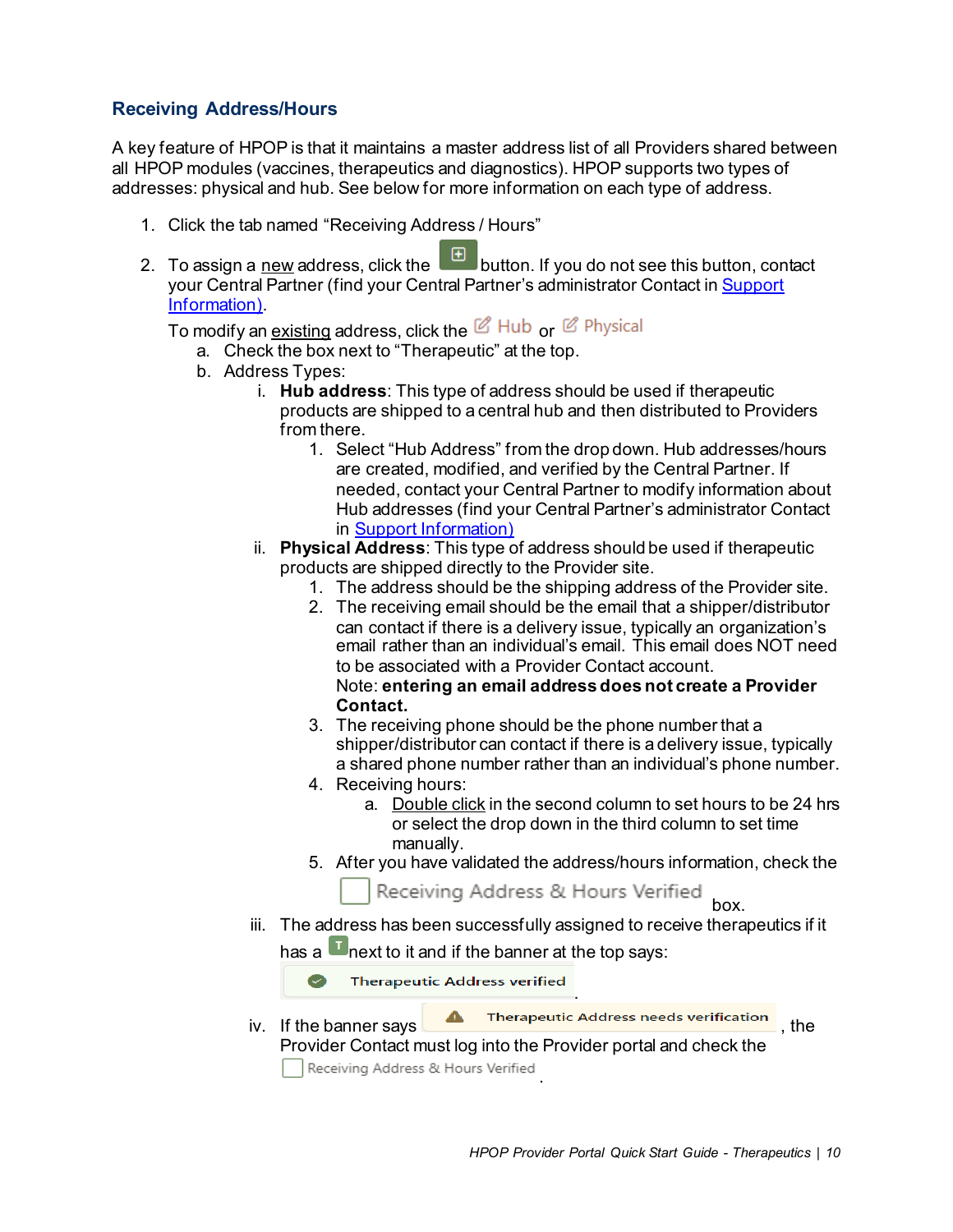## <span id="page-10-0"></span>**Contacts**

This section shows the Provider Contacts that exist for the Provider. Clicking on the name of a Contact will present information about that Contact. Every Provider needs at least one Contact to be designated as the "Primary Contact" to receive therapeutic products. To edit/view a Contact, click on their name.

#### <span id="page-10-1"></span>*Creating a Contact*

- 1. To create a new Contact, click the  $\Box$  button. If you do not see that button, contact your Central Partner to enable that permission.
	- a. When entering a new Contact's email address*,* if that email address is already associated with a Contact in HPOP, the next screen will have Contact information prepopulated. Otherwise, you will need to fill out the Contact information.
- 2. After Contact is created, an email is sent with instructions on setting up their account.

#### <span id="page-10-2"></span>*Deleting a Contact*

"Inactive" contacts can be deleted. This will completely remove them from all reports. These Contacts will no longer be included in any downloads.

## <span id="page-10-3"></span>**Support Information**

The information in the "Support Information" tab is "read only" and should have been populated by your Central Partner so that you know how to get in contact with them.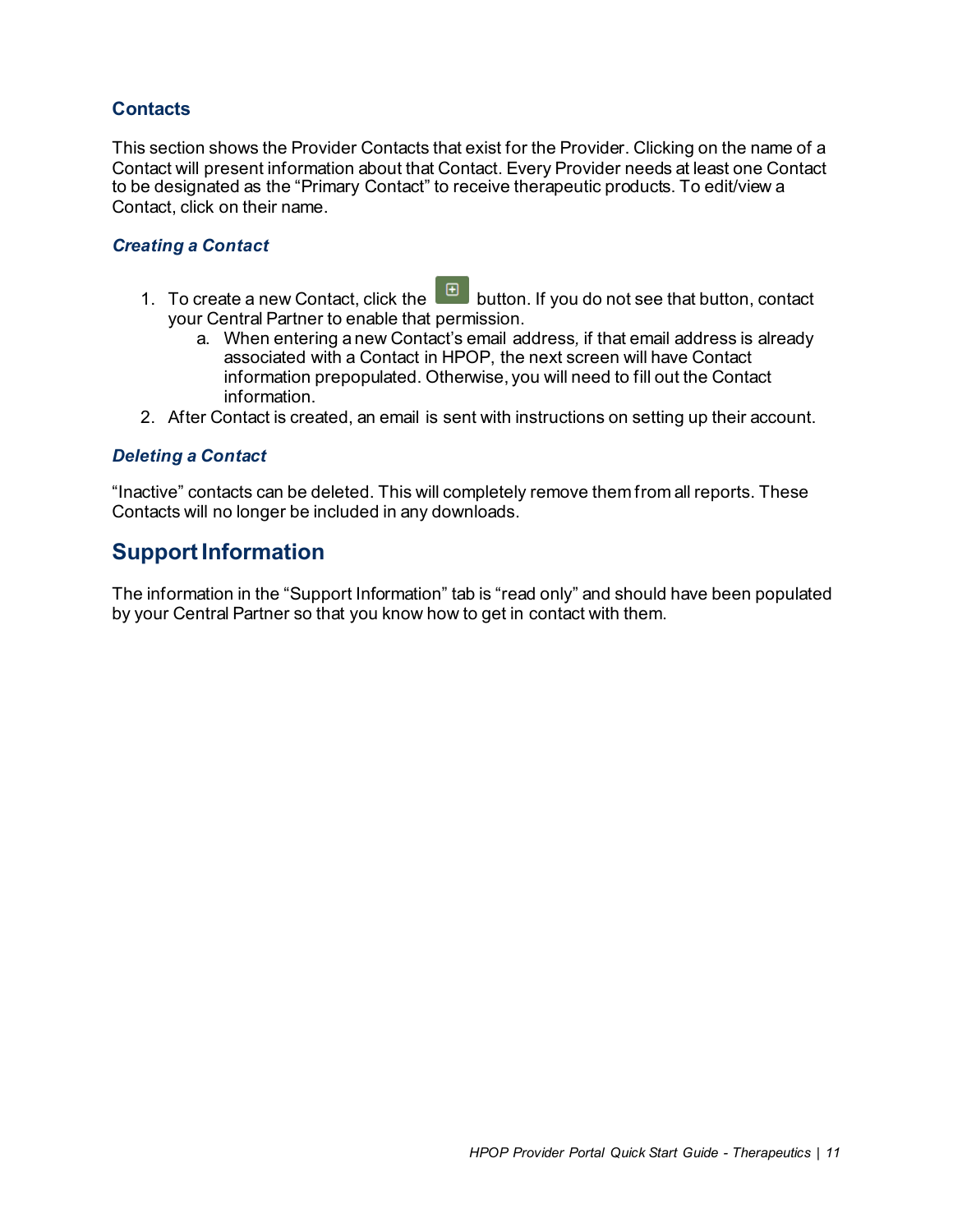# <span id="page-11-0"></span>**Appendix A: HPOP Program Codes and Location and Provider Types**

(As of February 15, 2022)

## <span id="page-11-1"></span>**Program Codes**

| <b>HPOP Program Code</b> | Services Offered at the Location (List All) |
|--------------------------|---------------------------------------------|
| l T2T                    | Test to Treat                               |
| I LTCP.                  | Long Term Care Pharmacy                     |

## <span id="page-11-2"></span>**Location Types**

| <b>HPOP Location</b><br><b>Services Type</b><br>Code | Services Offered at the Location (List All)                                                           |
|------------------------------------------------------|-------------------------------------------------------------------------------------------------------|
| 1                                                    | Child care or day care facility                                                                       |
| $\mathbf 2$                                          | College, technical school, or university                                                              |
| 3                                                    | Community center                                                                                      |
| 4                                                    | Correctional/detention facility                                                                       |
| 5                                                    | Health care provider office, health center, medical practice, or outpatient clinic                    |
| 6                                                    | Hospital (i.e., inpatient facility)                                                                   |
| 7                                                    | In home                                                                                               |
| 8                                                    | Long-term care facility (e.g., nursing home, assisted living, independent living,<br>skilled nursing) |
| 9                                                    | Pharmacy                                                                                              |
| 10                                                   | Public health clinic (e.g., local health department)                                                  |
| 11                                                   | School (K - grade 12)                                                                                 |
| 12                                                   | Shelter                                                                                               |
| 13                                                   | Temporary or off-site vaccination clinic – point of dispensing (POD)                                  |
| 14                                                   | Temporary location - mobile clinic                                                                    |
| 15                                                   | Urgent care facility                                                                                  |
| 16                                                   | Workplace                                                                                             |
| 17                                                   | Other                                                                                                 |